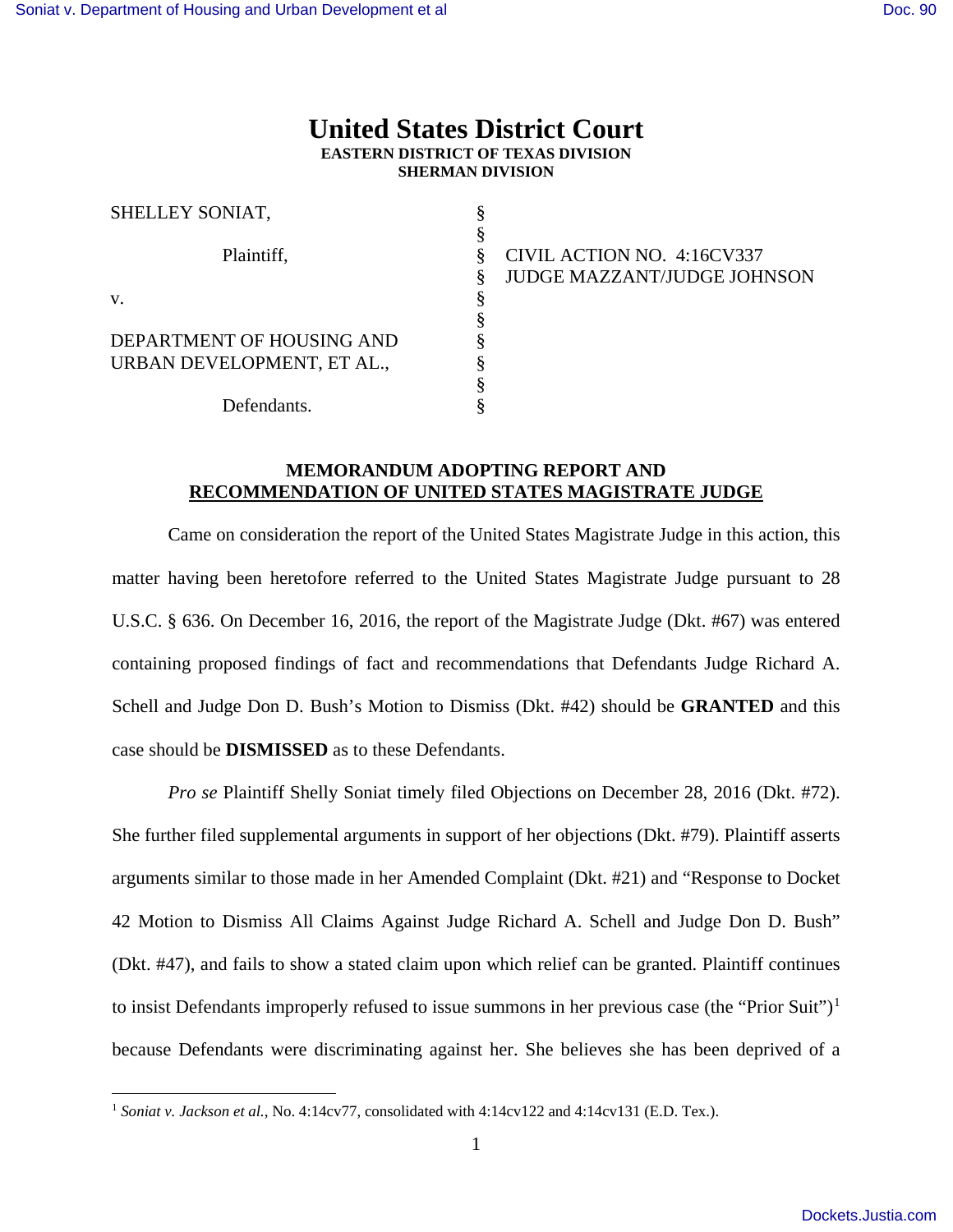"federal statutory right" because Defendants refused to issue summons in the Prior Suit. However, in the Prior Suit, the Court held Plaintiff failed to state a federal question based on her factual allegations; thus, Plaintiff's case was not proper before the Court. *See Soniat v. Jackson*, 2014 WL 6968871, at \*6 (E.D. Tex. Dec. 9, 2014), *adopted by*, 2015 WL 1503650 (E.D. Tex. Mar. 31, 2015). A Court may not adjudicate a case in which it does not have subject-matter jurisdiction. *See* FED. R. CIV. P. 12, 41. Defendants, acting in their judicial capacity, were unable to adjudicate the Prior Suit because dismissal was required; thus, the Court could not issue summons in the case the Court did not have jurisdiction over.

Plaintiff cites to numerous cases in which she claims support her argument that discrimination has been established as a matter of law and judicial immunity does not bar the present case. *Forrester v. White* is distinguishable from Plaintiff's case. *See* 484 U.S. 219 (1988). As Plaintiff states in her objections, judges do not have absolute immunity for employment decisions. *See* Dkt. #72 at 5 (citing *Forrester*, 484 U.S. at 543). However, Defendants' decisions in the Prior Suit were not administrative or employment decisions. Defendants dismissed the case in their judicial capacity because it was improper before the Court; therefore, issuance of summons was unnecessary and improper. Thus, reliance on this case is misguided.

*Village of Willowbrook v. Olech* is distinguishable from Plaintiff's case because the plaintiff in that case was able to state a claim that the Village of Willowbrook (the "Village") was motivated by ill will resulting from the plaintiff's success in an unrelated lawsuit against the Village. *See* 825 U.S. 562, 562 (2000). Here, Plaintiff merely asserts Defendants were discriminating against her simply because Defendants directed the clerk of court to refuse Plaintiff's request to issue summons, something which was under their power after the case was dismissed. Further, Plaintiff believes a mere statement is enough to state a claim upon which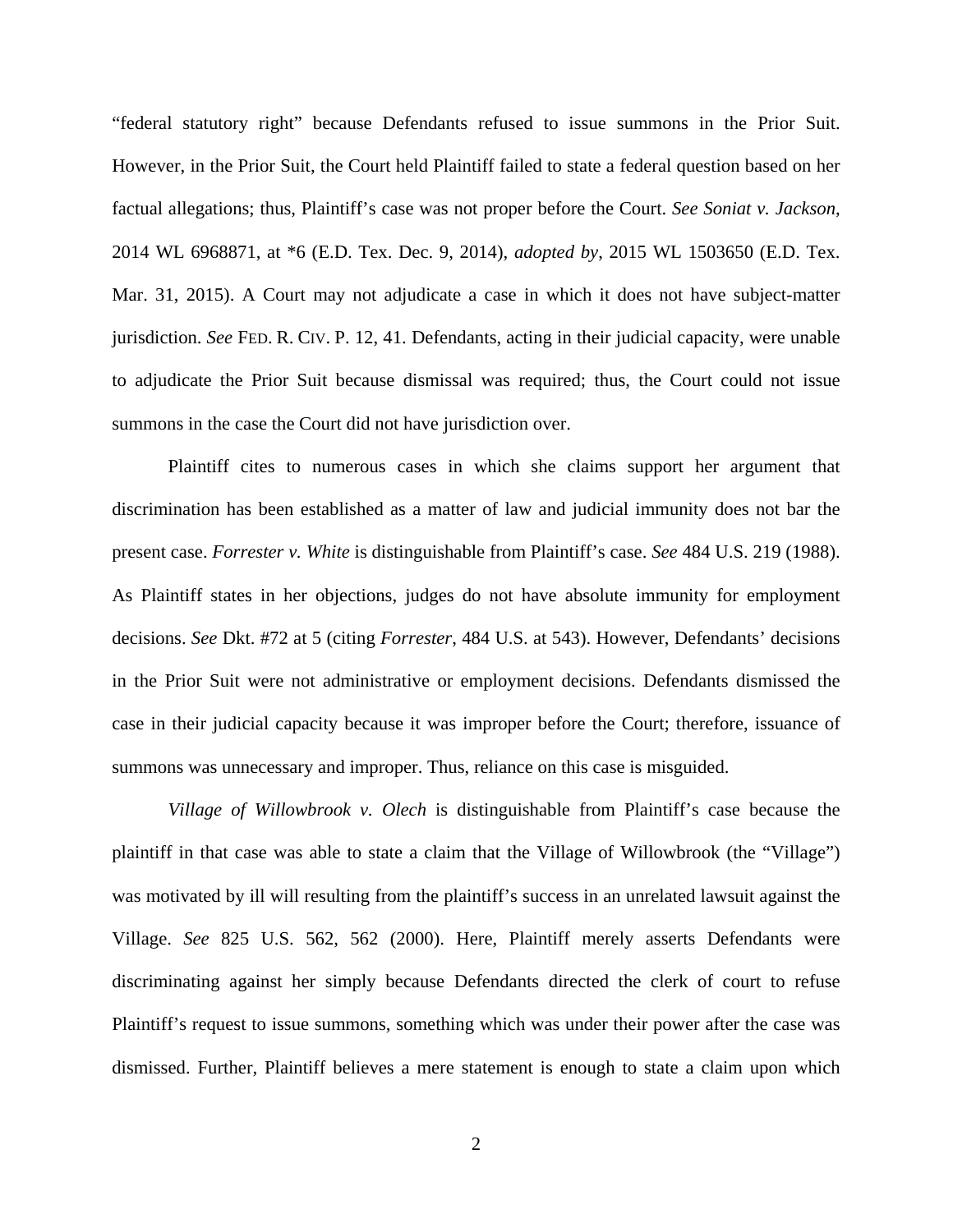relief can be granted. As the Supreme Court has held more recently, a complaint that does not allege enough facts to state a claim for relief that is plausible on its face will not survive a motion to dismiss. *See Ashcroft v. Iqbal*, 556 U.S. 662, 678-79 (2009). Plaintiff has not alleged enough plausible facts to support a claim.

*Skinner v. Okla. ex rel. Williamson* is completely unrelated to Plaintiff's case. *See* 316 U.S. 535 (1942). In *Skinner*, the Supreme Court held a sterilization law that applied to a class of "habitual criminals," but not to another class who had committed intrinsically the same quality of offense, violated the Equal Protection Clause of the 14<sup>th</sup> Amendment. *See id.* at 541. Plaintiff oversimplifies the holding in *Skinner* when she states "the Court held treating similar crimes differently violate<sup>[s]</sup> the [E]qual Protection Clause of the 14<sup>th</sup> Amendment." *See* Dkt. #79 at 2. Further, Plaintiff has not alleged any punishment for a crime that she is charged with that violates her rights under the 14<sup>th</sup> Amendment. Hence, her reliance on this case is erroneous.

*Cotler v. Inter-County Orthopaedic Ass'n, P.A.* is also distinguishable. *See* 526 F.2d 537 (3rd Cir. 1975). In that case, the Third Circuit held it is improper for a district court to stay, pending outcome of related state court proceedings, a federal case involving a cause of action over which federal jurisdiction is exclusive. *See id.* at 542. Plaintiff's reliance on this case is wrong. It is not improper for a Court to dismiss a case in which it does not have jurisdiction. *See*  FED. R. CIV. P. 12, 41. Further, once a case is dismissed, the Court does not have authority to issue summons. Regardless, Plaintiff's reliance on this case fails to show Defendants' actions were wrongful. As in *Cotler*, the plaintiff sought relief on the court's wrongful actions by appealing his case to the Third Circuit. *See Cotler*, 526 F.2d at 526. The Third Circuit issued a writ of mandamus to correct the wrongs of the district court. *See id.* Here, Plaintiff already appealed her case to the Fifth Circuit for Defendants alleged wrongdoing by failing to issue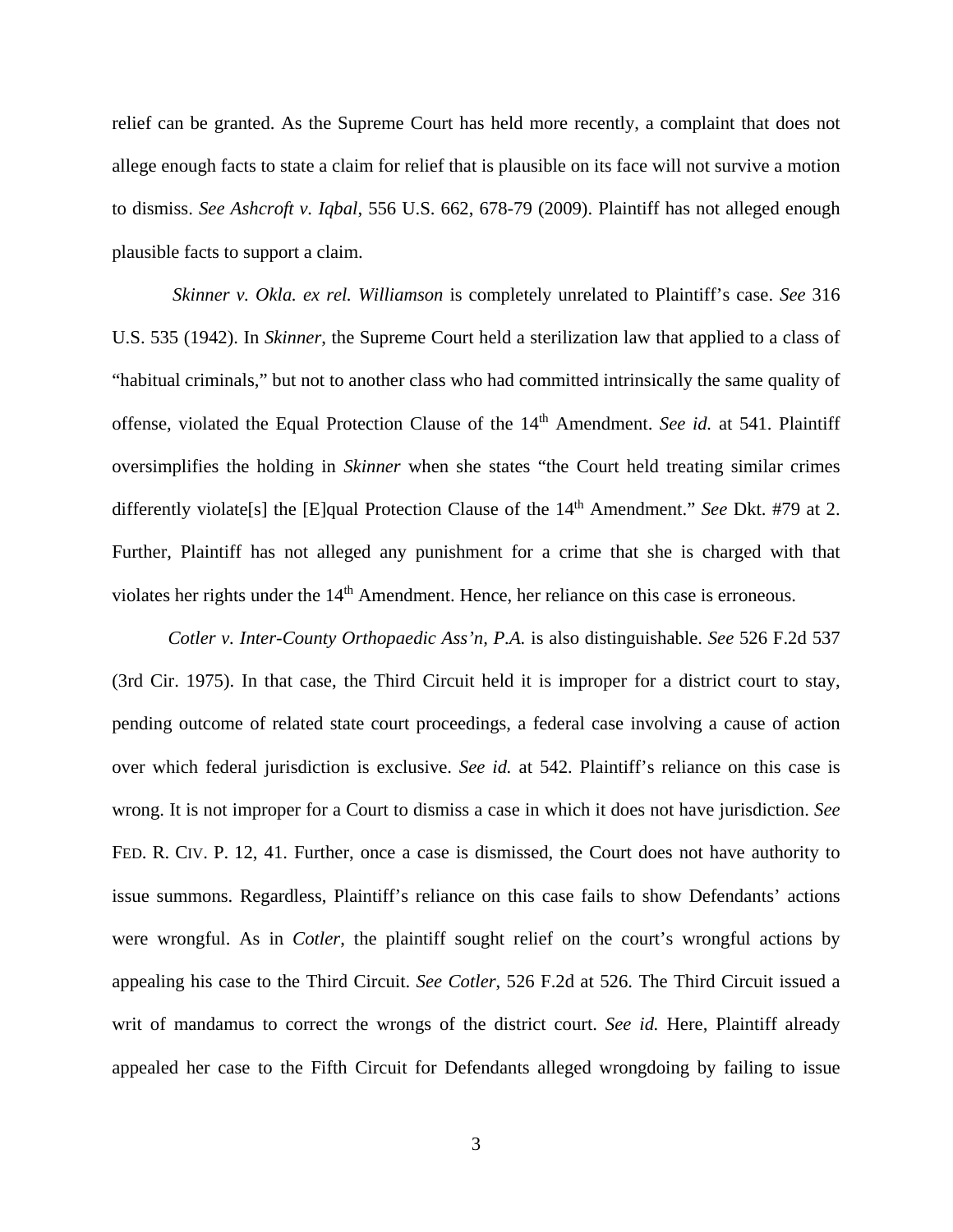summons in the Prior Suit. *See Soniat v. Jackson*, 628 F. App'x 292 (Jan. 6, 2016). After the Fifth Circuit's thorough review, the Fifth Circuit held that there was no error. *See id.* Plaintiff also sought relief to the Supreme Court and was unsuccessful. *Soniat v. Jackson*, 136 S. Ct. 2016 (May 16, 2016). Thus, this case does not support Plaintiff's contentions.

*Pulliam v. Allen* is also unrelated to Plaintiff's case. *See* 466 U.S. 522 (1984). In that case, the respondents were arrested for nonjailable misdemeanors, and the magistrate judge in Virginia county imposed a bail that the respondents were unable to meet. *See id.* at 522. The Supreme Court held that judicial immunity was no bar to injunctive relief or attorney's fees against the *state* magistrate judge. *See id.* Despite the fact that Defendants are federal judges, Plaintiff is vaguely requesting declaratory relief and award of damages—relief which is barred by judicial immunity. *See* Dkt. #21 at 30. Although she also requests attorneys' fees, she does not currently have an attorney, and she has not succeeded in a case against Defendants. Finally, Plaintiff argues she is entitled to "injunctive relief under 1983." As previously stated, *Pulliam* does not apply to federal judges; nevertheless, Plaintiff failed to specify what injunctive relief she is seeking. Her citations to other case law that provided for injunctive relief is inadequate to demonstrate the likelihood of substantial and immediate irreparable injury, and the inadequacy of remedies at law. Thus, *Pulliam* is inapplicable to Plaintiff's case.

Plaintiff fails to discuss any reasons the Magistrate Judge was incorrect in finding that dismissal is also proper on two (2) other grounds: (1) that her suit is an improper collateral attack on the Prior Suit's judgment; and (2) that she failed to properly serve Defendants. Plaintiff's only argument is that the Magistrate Judge has an inherent "bias and favoritism" towards Defendants, which she fails to support with any plausible facts. *See* Dkt. 72 at 7; *see also Iqbal*, 556 U.S. at